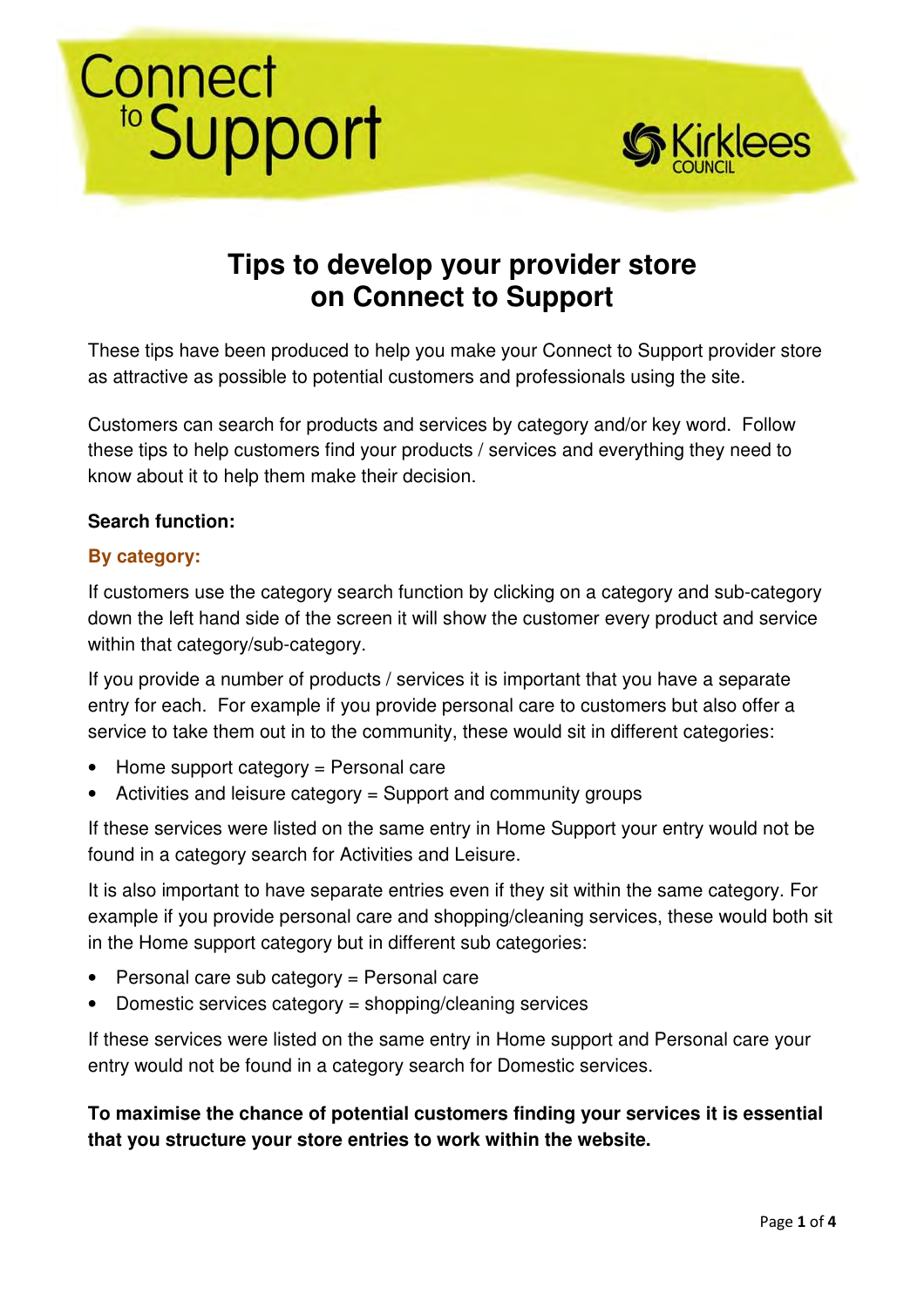## **By key word:**

If customers type a key word into the search function it will search:

- Product / service name first;
- Product / service description second; and finally
- Provider name and background description.

The information and words used within each of these need to be understood by customers so they can find your products / services. Try to make the product / service title as meaningful as possible and use a range of words in the product/service description that customers and members of staff may use when searching by key word.

#### **General Advice:**

#### **Your customers**

- Show clear and transparent pricing. This should include VAT showing the full amount that the person will pay. This is particularly important for the customer so that they can compare prices and also creates a level playing field for providers.
- Know your customers and what it is they are interested in
- Give your customers a valuable experience when using your store
- Organise your content make it easy for customers to find what they want
- Give clear and detailed product or service information

#### **Images and text**

- Use clear images that are simple to understand
- Make your images relevant so your customer can easily see and understand what you are selling. A good example of this is the Active Social Care Limited store. www.connecttosupport.org/Active
- Display your products or show the results of your services
- Show products such as equipment in context, for example, a picture of a grab rail in a bathroom is easier to see and understand than just an image of a grab rail.
- Include the areas that you work in for example, Meltham, Holmfirth as people may use this when they search by key word.
- Think about the language you use to describe your products and services. This should be in plain English and without jargon.
- Make your text large enough, use contrasting colours and increase line spacing to make it easy to read
- Check your spelling and grammar
- Provide all your contact details

#### **Other considerations**

- Think about what tasks customers will need to perform within your store when they visit and check out how easy they are to do
- Test your store and adjust it if required
- Think ahead know what you are trying to achieve in the future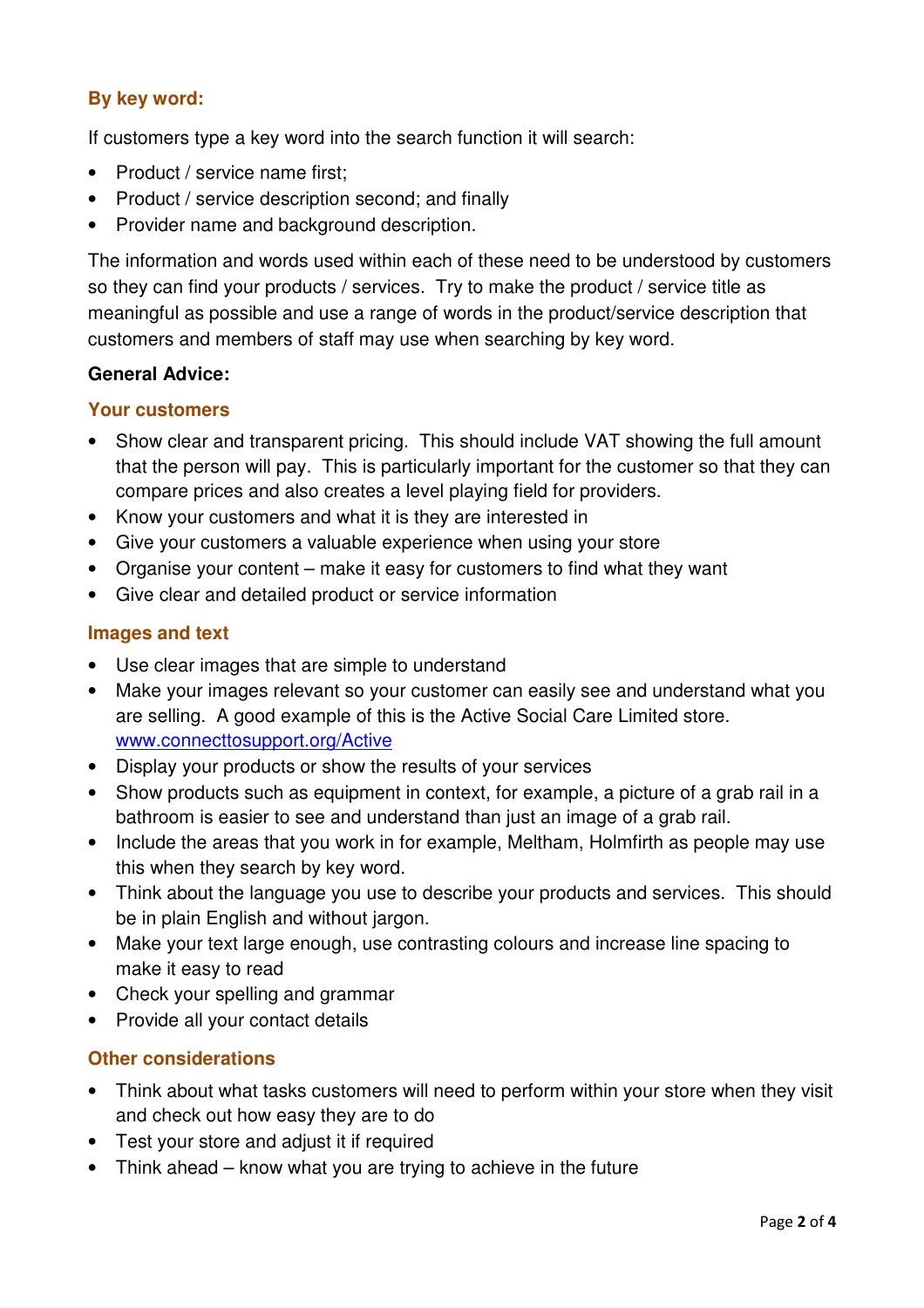• Listen to your customers by reading customer reviews and checking your star ratings. Ask your customers for this feedback so that you can adapt your service as necessary to meet customers' needs.

## **Tips for Home Care service providers……**

#### **Your customers may want to know:**

#### **How you will develop their support package?**

- How you will get to know their needs and wishes or those of their relatives
- If you will develop a support plan and draw up a contract
- Who will need to be involved when making changes to the agreed support plan
- How you will provide cover when their usual support worker is on holiday

## **Try to answer these questions within your store**

#### **Your customers may want to know:**

#### **How you will monitor and adjust their support package?**

- How often will you carry out a support plan review
- What will the review entail
- Can people that are important to them be involved also
- Can they contact you at any time to make changes to their support package

## **Try to answer these questions within your store**

#### **Your customers may want to know:**

#### **What is the price?**

- What does the price include
- If an hourly rate is quoted is it for one to one or shared support
- Does the rate cover everything they need
- Are there any extra charges that they should know about
- What will happen if they need more support, how will this be addressed
- What will happen if they go into hospital
- Is there a notice period to be able to cancel a call without charge
- Payment options.
- Receipts, invoices or statements you will provide for them
- What is the process if prices need to be reviewed

## **Try to answer these questions within your store**

#### **Your customers may want to know:**

#### **Who will be supporting them?**

- Do all your support workers have up to date criminal records checks
- If they will be involved in recruiting their own support worker
- Do staff have a development plan which sets out training requirements
- How will staff be trained in new skills